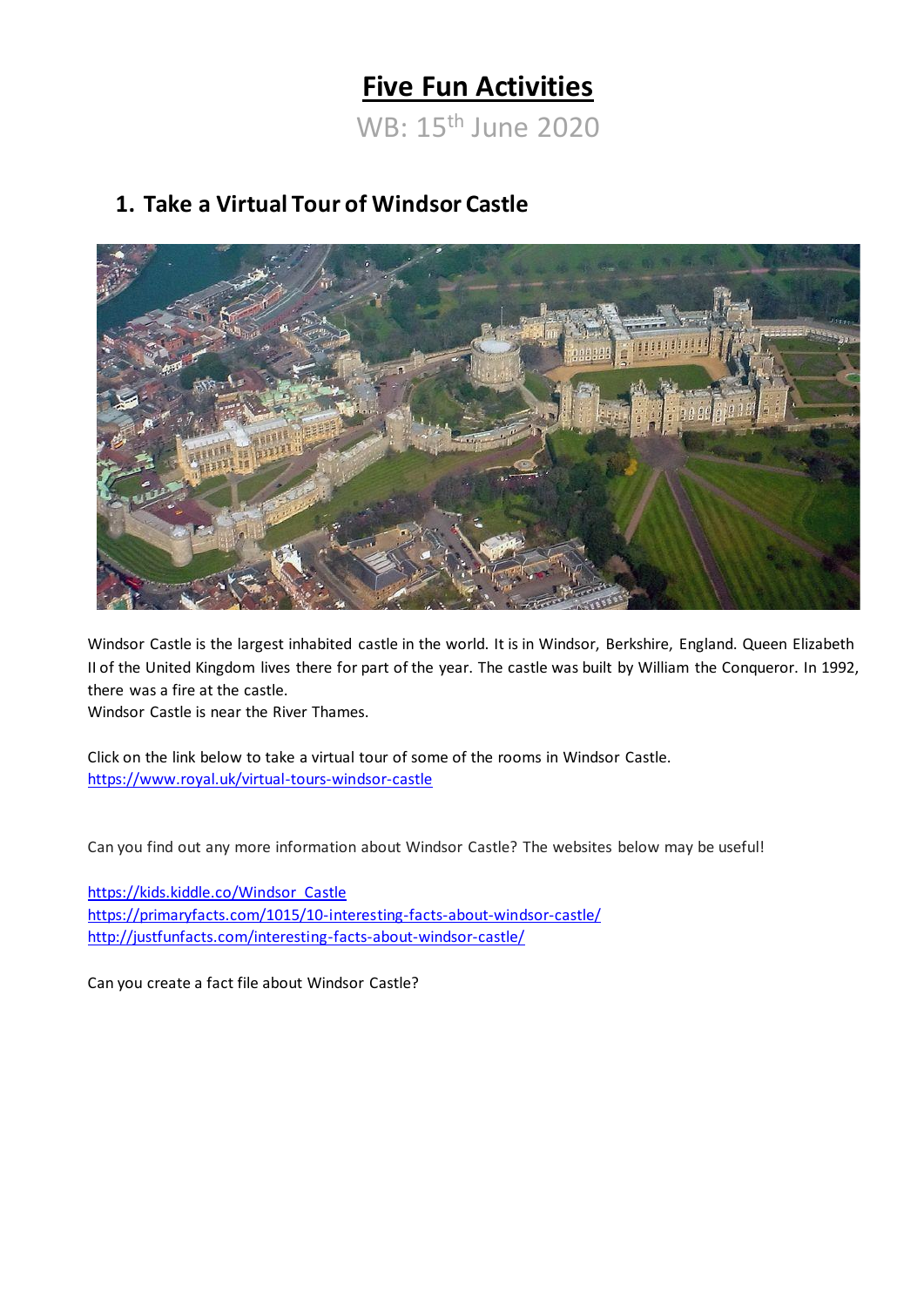## **2. Log Your Exercise**

We all know keeping active is good for us! But what's so great about exercise, and how do you know if you're getting enough?

#### **Why exercise?**

Whether it's doing yoga, playing football or just running around the park, there are more benefits to exercise than you might think –

Of course, activity helps make our bodies physically fitter, stronger and healthier  $-$  it can even help us avoid getting ill! But did you know exercise can also increase our overall happiness, improve our mood and make us feel more relaxed? Physical activity releases chemicals in our brains and bodies which help us deal with stress and reduce anxious feelings Exercise can even boost our brain power and help our ability to concentrate on things like school work. So it's all good – for body and mind!



The NHS recommends children do an average of 60 minutes of exercise every day. Some ideas could be playing football, running, walking, yoga or a workout video. Fill in your exercise video and see if you have done an average of **60 minutes** of exercise each day!

| <b>My Exercise Log</b> |                         |                 |                                 |
|------------------------|-------------------------|-----------------|---------------------------------|
|                        | <b>Type of Exercise</b> | <b>Duration</b> | How did you feel<br>afterwards? |
| <b>Monday</b>          |                         |                 |                                 |
| <b>Tuesday</b>         |                         |                 |                                 |
| Wednesday              |                         |                 |                                 |
| <b>Thursday</b>        |                         |                 |                                 |
| Friday                 |                         |                 |                                 |
| Saturday               |                         |                 |                                 |
| <b>Sunday</b>          |                         |                 |                                 |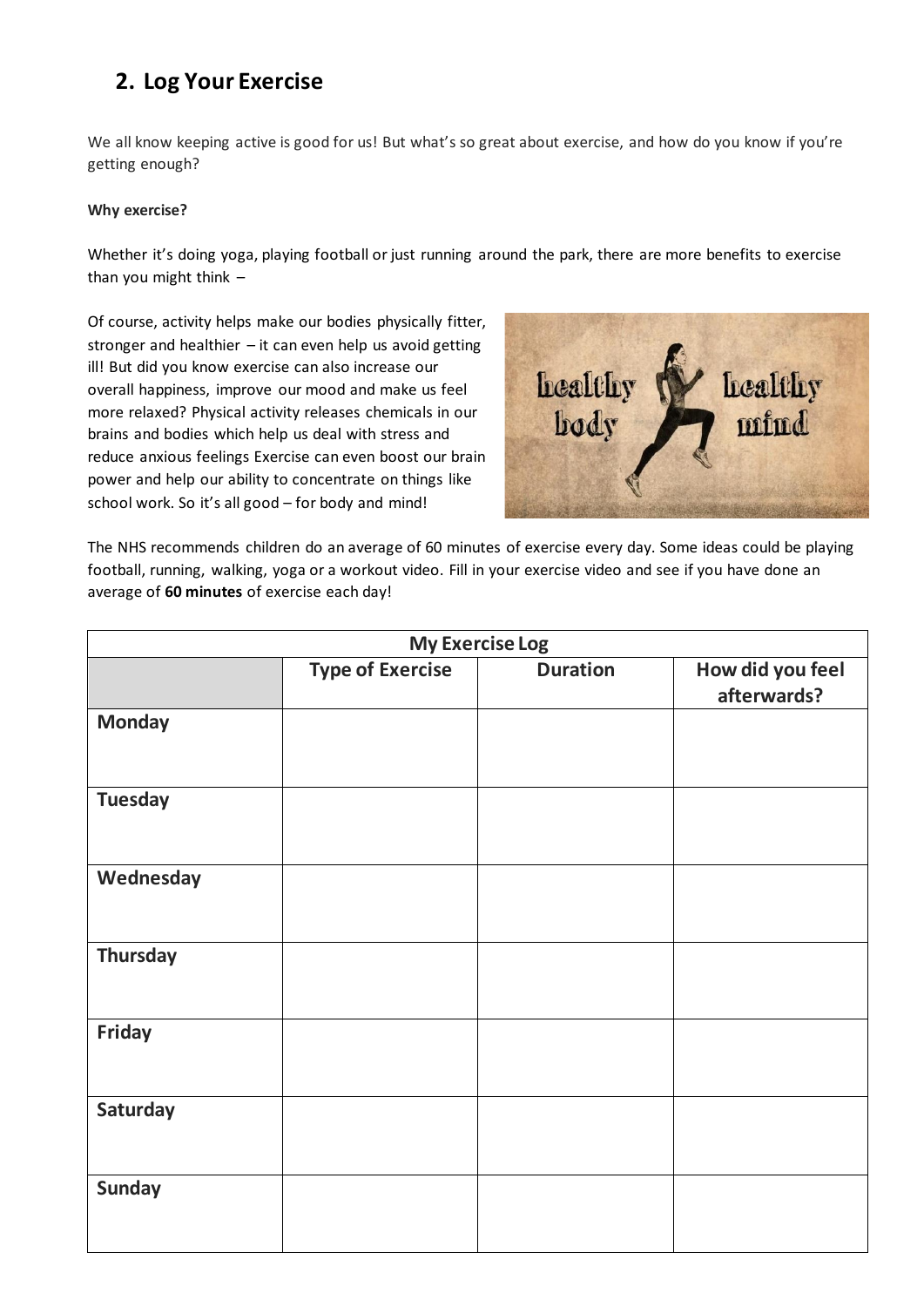# **3. Make Fajitas**







#### **Ingredients**

4 chicken breasts, cut into chunks olive oil, for frying

#### **For the marinade**

4 limes, juice only 2 tsp fajita seasoning 4 spring onions, finely sliced 1 fat garlic clove, crushed

#### **For the guacamole**

2 very ripe avocados, halved and stone removed ½ lime, juice only grated cheese, to serve

#### **To serve**

6 - 8 tortillas (you can now get mini tortillas for kids) soured cream (optional)

#### **Method**

- 1. **Adults**: Put the chicken and marinade ingredients in a bowl and cover. Put in the fridge for at least two hours.
- 2. **Children**: If your children are 5 or over, you can get them to roughly chop the pepper, roasted pepper, apple and tomatoes for the salsa using a good quality firm plastic knife or cutlery knife. Otherwise do this yourself. Younger children can pick the leaves from the coriander and mix them into the salsa.
- 3. **Adults**: Tip the salsa ingredients into a food processor, along with the lime juice and a little seasoning and pulse until finely chopped. Take out 2 large spoons of the mixture for younger children, then add chilli sauce, if using, and pulse again to combine.
- 4. **Children**: Squeeze or spoon the avocado into a bowl and use a potato masher to mash it. Stir in the lime juice and some black pepper with a spoon. Lime juice can sting so grown ups may want to squeeze them for younger children.
- 5. **Adults**: Heat a little olive oil in a frying pan and pour the contents of the chicken bowl into the pan. Cook for 5- 8 minutes or until the chicken chunks are cooked through.
- 6. **Children**: Put the grated cheese, salsa (for grown-ups and children), guacamole and sour cream in separate colourful bowls to put on the table.
- 7. **Adults**: Heat the tortillas according to the pack instructions and put the cooked chicken in a bowl. Show children how to fill and roll their tortilla.
- 8. **Children**: Lay out your tortilla, choose your toppings, roll them up and eat!

Recipe Link:<https://www.bbcgoodfood.com/recipes/cooking-kids-fajitas>



#### **For the salsa** 1 red pepper ½ jar roasted pepper (we used Gaea Red Peppers Flame Roasted 290g) 1 small apple, peeled 4 ripe tomatoes ½ lime, juice only small bunch coriander, leaves picked chilli flakes, to taste (optional)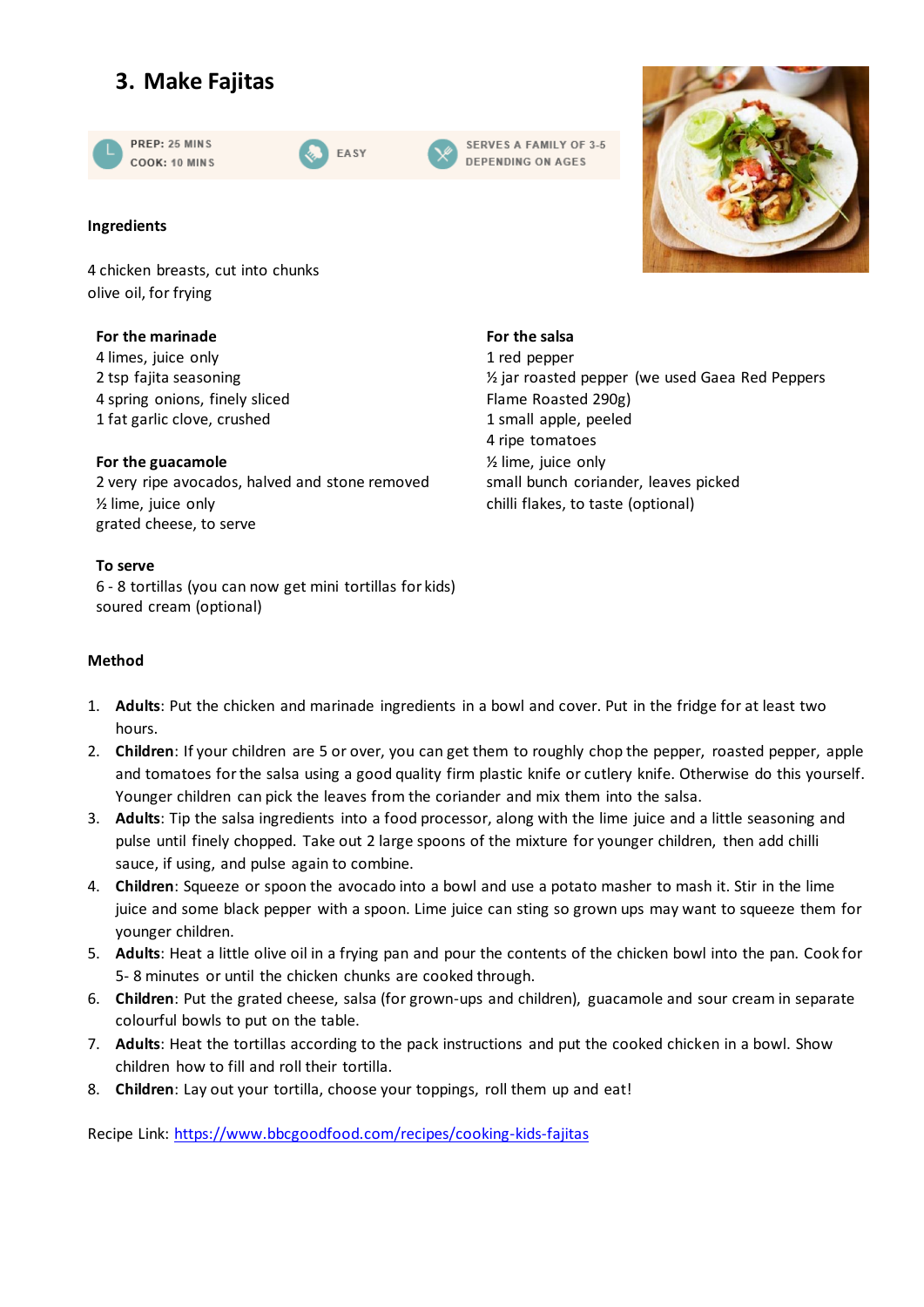## **4. Make your own windsock**

Meteorologists (weather scientists) measure the speed and direction of wind using instruments called anemometers. A simpler instrument is a windsock.

#### **To make a windsock, you will need**

Used plastic carrier bags Scissors String An empty plastic bottle

#### **How to make it**

- 1. Adult: Cut a ring from the plastic bottle.
- 2. Child: Cut 1-inch wide strips out of the plastic bags. If you have coloured bags, you can use a variety to make your windsock multicoloured.
- 3. Fold each strip in half and thread the folded end through the plastic bottle ring. You should have a loop on one side of the ring and the tails on the other.
- 4. Thread the tails of the plastic strip through the loop and pull gently. Repeat with all of your plastic strips until the plastic bottle ring is completely covered.
- 5. Tightly tie each end of the string around the plastic bottle ring and use the loose string to hang your windsock on any hook. Hang securely and start to make your observations on different days!
- 6. Track how the windsock blows over time. Which way does the windsock blow each day? Check in the morning and in the evening before bed. When is it windiest?